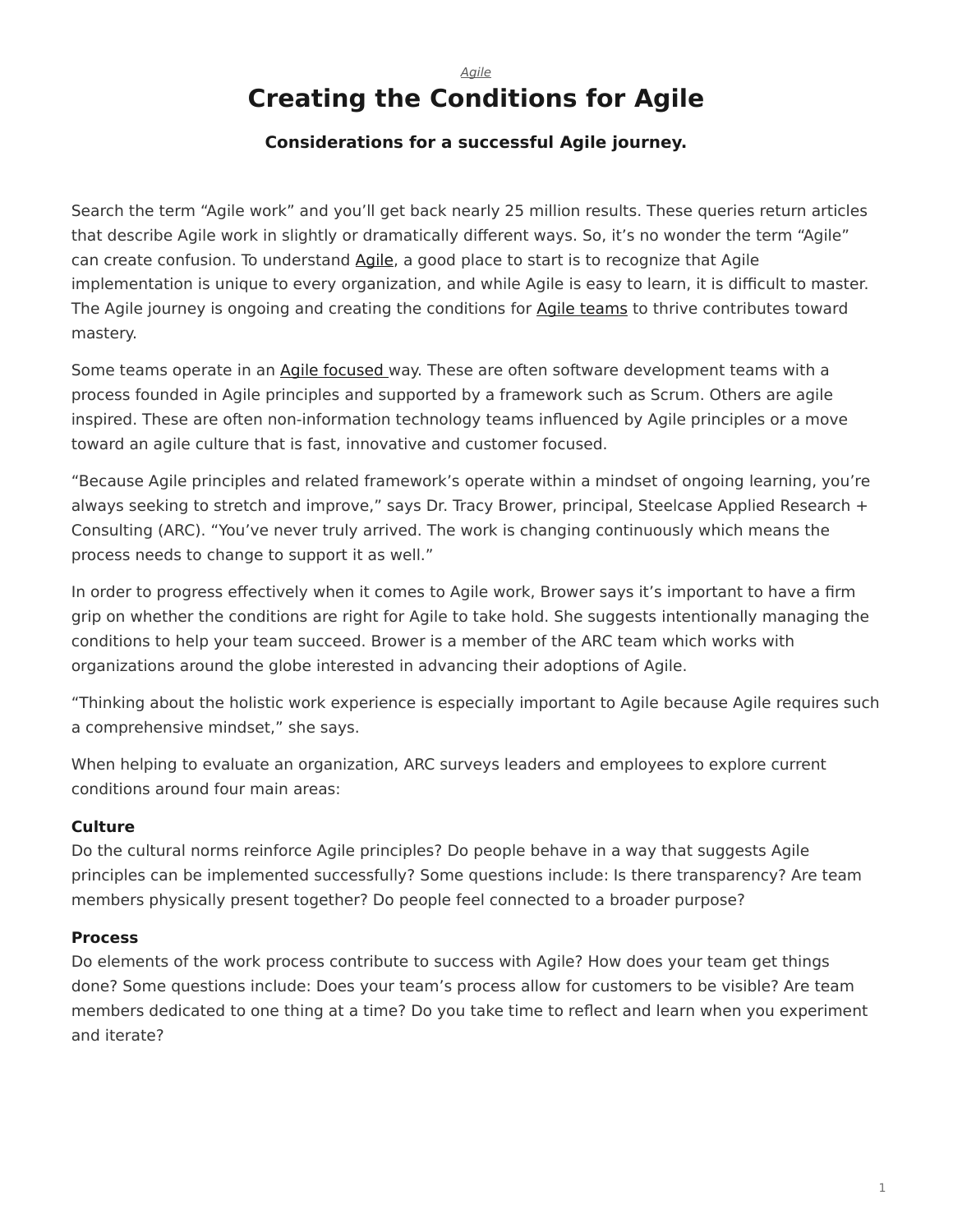# **Tools**

Do tools and technology enable the Agile process? For Agile focused work, tools need to move with the process. Some questions to ask: Are your tools equally accessible? Do they help make knowledge visible? Are team members able to shift resources based on needs and demands?

### **Space**

In what ways does space support Agile working? Some questions include: Does the space let teams see each others' work? Is it welcoming to others? Are teams empowered to change the space as their process changes?

In addition to supporting our customers with Agile, Steelcase is also in the midst of an ongoing experiment within its information technology department where people are using the physical environment as a prototype to figure out what best supports different types of Agile work. As researchers and designers begin to gather lessons learned from the coders, analysts and other IT professionals working within the space, key areas guide design directions and map implications to the workplace.

### **Culture**

• **Presence** – To what extent is it necessary that team members are physically present together in order to expedite their work process, or can they work in multiple locations and still get their work done effectively?

#### **Process**

• **Team Organization** – Does your team organize by project or by discipline? Delivery – Does your team launch and gather feedback in iterative cycles or use a linear process with a clear start and finish, or some unique combination of both?

#### **Tools**

• **Information Centrality** – Is information so central to the team's work process that it needs to be visible and accessible all of the time? Or is it known without ongoing visual reminders?

#### **Space**

• **Ownership** – Does your team own their space and sit in the same area each day or do you shift between owned and shared, or entirely shared, spaces? Flexibility – Is your team free to move their space around or is your team more likely to have people move to different spaces depending on the kind of work they need to do?

The answers to these questions often fall somewhere between one extreme and another. As your team begins to map its current conditions, it can craft a better understanding of how to implement Agile most effectively, and how to create the conditions for the journey. If you're interested in how to create the conditions for Agile work as it relates to culture, process, tools and space, contact our [Applied Research](https://www.steelcase.com/about/steelcase/consulting/) [+ Consulting](https://www.steelcase.com/about/steelcase/consulting/) (ARC) team.